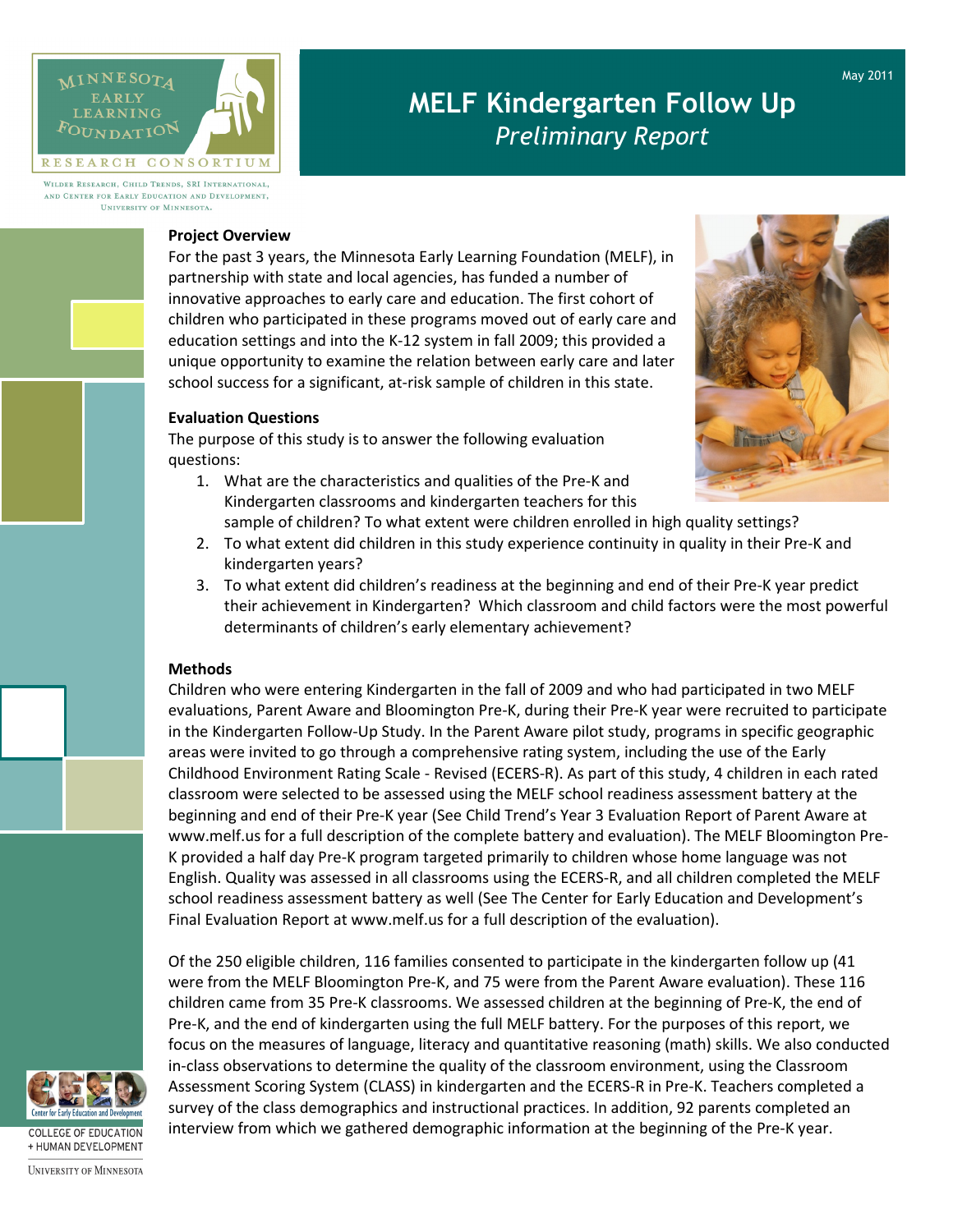For further information, contact: The Minnesota Early Learning Foundation (MELF) 2021 East Hennepin Avenue, #250 Minneapolis, MN 55413 (651) 287-9005 www.melf.us



# Sample Description

116 children were assessed in kindergarten:

- 58 girls, 58 boys
- Average age at start of K: 5.56 years
- Ethnicity: 34% White, 28% Hispanic/Latino, 16% Black/African-American, 6% African, 5% American Indian or Alaskan Native, 4% Asian, 7% Other
- 32% were below poverty and 60% were less than 100% of Federal Poverty guidelines
- 14% were English-Language Learners
- Maternal education:
	- o Less than high school: 15%
	- o High school: 29%
	- o AA/Vo-Tech degree: 14%
	- o Bachelor's degree: 28%
	- o Graduate degree: 12%

# Evaluation Question 1

What are the characteristics and qualities of the Pre-K and Kindergarten classrooms and kindergarten teachers for this sample of children? To what extent were children enrolled in high quality settings?

- Pre-K classrooms were rated using the Early Childhood Ratings Scales Revised. The ECERS-R is used to rate quality broadly and items cover health and safety, developmentally appropriate materials and activities, and interactions between teachers and children; the total score was used in this study and is on a 7 point scale. According to standards set by the ECERS-R developers, scores between 1-3 indicate minimal quality, a 5 indicates good quality, and scores between 6-7 indicate excellent quality.
- Pre-K classroom characteristics:
	- o Average class size: 18
	- $\circ$  ECERS-R Total Score: Mean = 3.8, Range = 2.8 to 5.2
		- Thus, the average quality score for the ECE classrooms was in the minimal to good range, according to standards set by the ECERS-R developers.
- The Classroom Assessment Scoring System was used to rate the quality of Kindergarten classrooms. The CLASS is used to rate the quality of the relationships and interactions between providers and children. Specifically, programs are rated on three dimensions which are on a 7-point scale: the quality of the classroom organization, instructional support, and emotional support. Scores of 1- 2 indicate low quality, 3-5 indicate moderate quality, and 6-7 indicate high quality.
- Kindergarten classroom characteristics:
	- o Average class size: 19
	- o CLASS Instructional support: 3.4 (National averages: 1.97)
	- o CLASS Emotional support: 5.5 (National averages: 5.58)
	- o CLASS Classroom organization: 5.4 (National averages: 4.65)
	- o 83% of classrooms were full day; 17 % were half day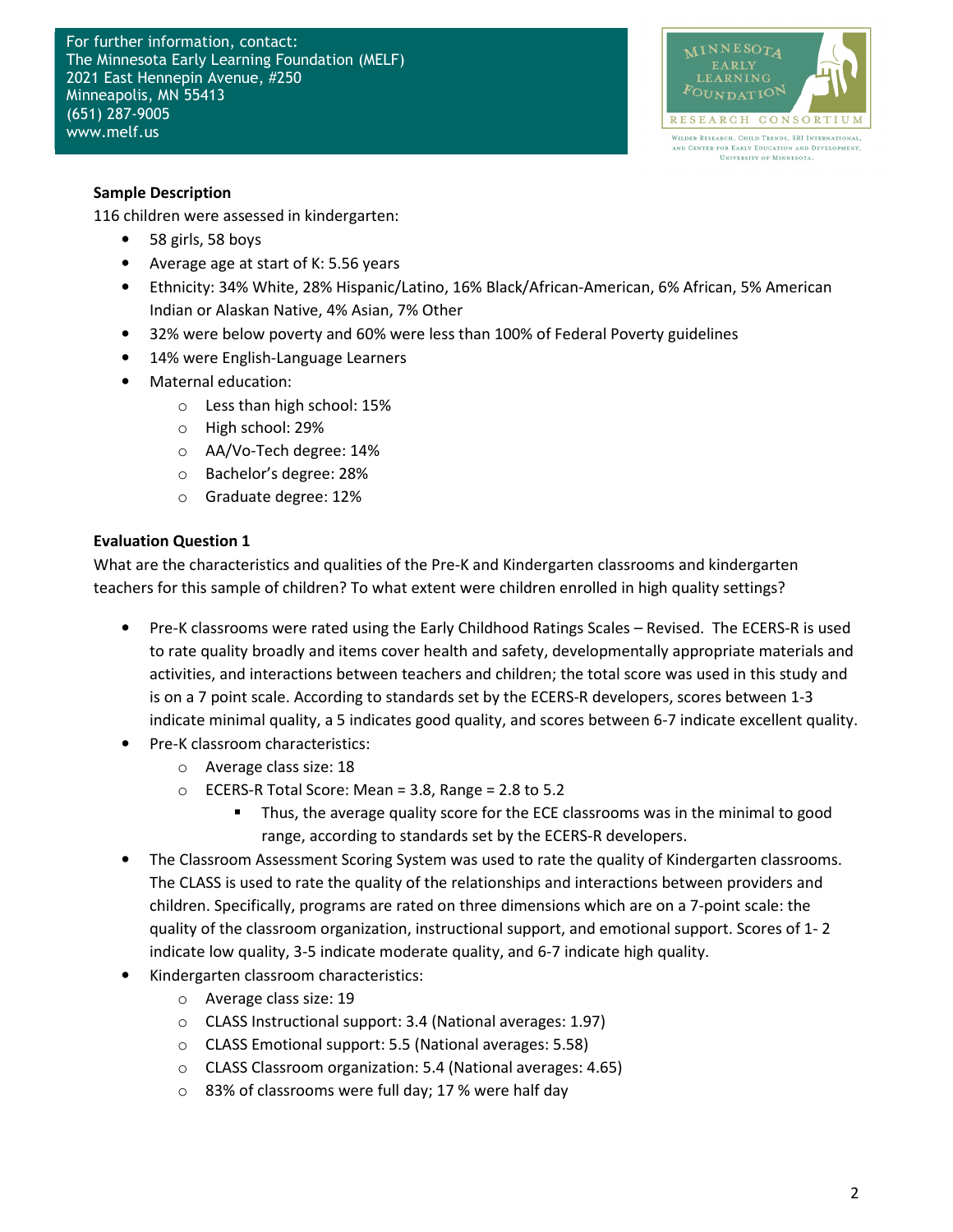For further information, contact: The Minnesota Early Learning Foundation (MELF) 2021 East Hennepin Avenue, #250 Minneapolis, MN 55413 (651) 287-9005 www.melf.us



- K teacher characteristics:
	- o Average years of experience: 14
	- o Highest level of education achieved:
		- **BA/BS: 55%**
		- **Masters: 45%**

In summary, children who participated in the Kindergarten Follow-Up study attended ECE settings that were of somewhat low to moderate quality and kindergartens that were mostly moderate quality. The quality of the ECE settings is consistent with findings from other studies of quality in ECE settings across the country, and the quality in the kindergarten classrooms was actually higher than found in studies with nationally representative samples, at least for Instructional Support and Classroom Organization.

# Evaluation Question 2

To what extent did children in this study experience continuity in quality in their Pre-K and kindergarten years?

• Children who attended high quality Pre-Ks (using a measure of global quality) were slightly more likely to attend kindergarten classes with higher quality classroom organization ( $r = .24$ ,  $p < .05$ ) and emotional support ( $r = 0.24$ ,  $p < 0.05$ ). Global quality in Pre-K was not related to the quality of instructional support in kindergarten.

In summary, there was only a small degree of continuity in children's early care and later kindergarten environments and only in two domains of the kindergarten classroom quality measure.

# Evaluation Question 3

To what extent does children's readiness at the beginning and end of their Pre-K year predict their achievement in Kindergarten? Which classroom and child factors were the most powerful determinants of children's early elementary achievement?

• Figure 1 below shows the growth all children in the sample made on standardized assessments of language, literacy and math over the course of the Pre-K and K years. Standardized tests are normed on nationally representative samples and have an "average" score of 100. Using these tests is useful because they provide one way of understanding how well children in a particular sample are doing relative to national averages. Because this particular sample is a low-income sample with several other indicators that put them at risk for school failure (e.g., low maternal education, ELL status) we would expect them to be below national averages on standardized assessments of language, literacy and math.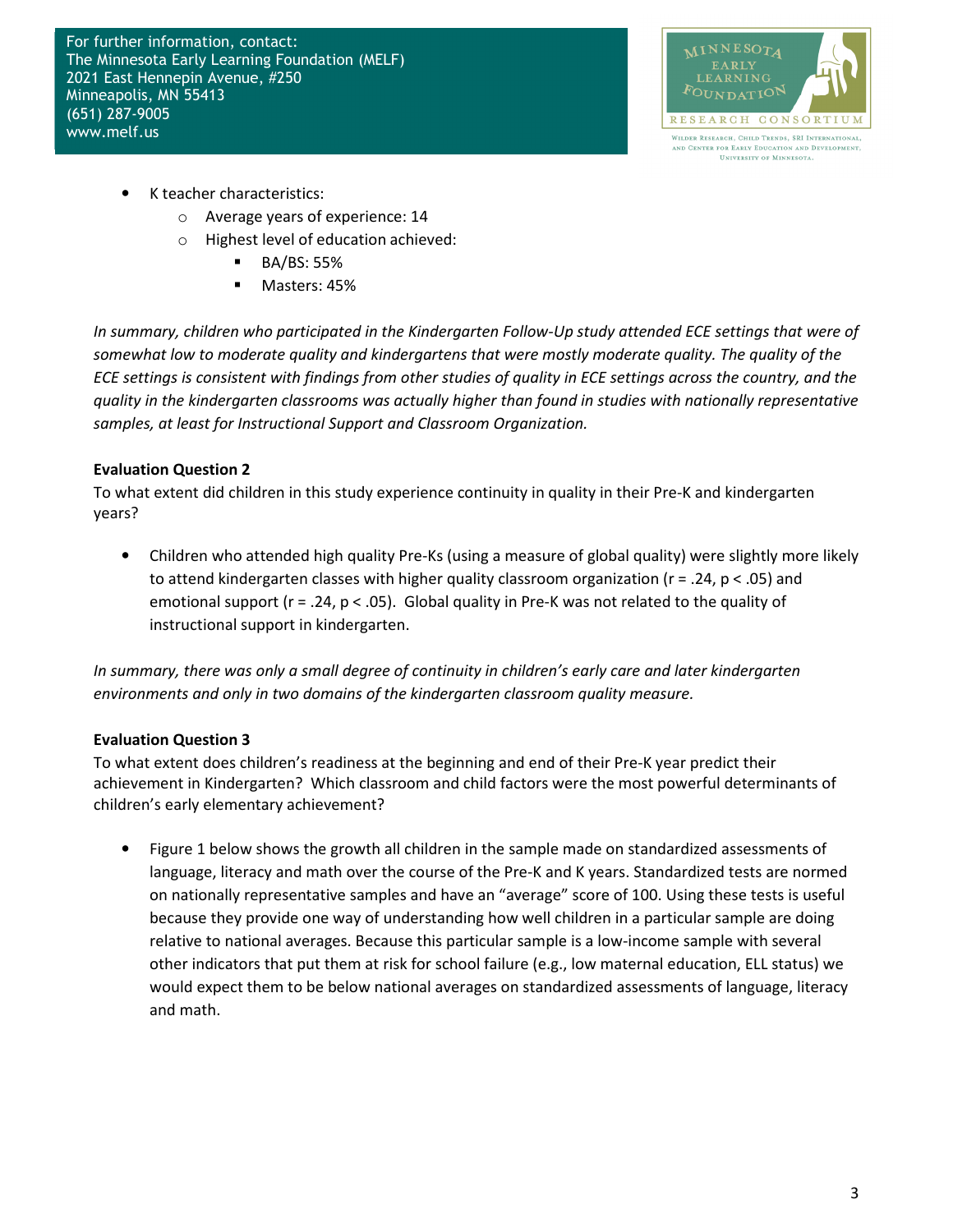

Figure 1



- However, as can be seen, children who participated in MELF-funded activities scored slightly above the national "average" in literacy and math at the beginning of Pre-K, even before entering the MELF programs, and continued to do well by the end of Kindergarten.
- In the language domain, on the other hand, children were doing slightly below the national average of 100 at Pre-K entry, and over the course of Pre-K and K years, demonstrated an improvement of nearly ½ of a standard deviation (SD), and were comparable to the national average of 100 at the end of K.
- However, no relation was found between change in children's scores over the Pre-K and K years and the quality of their Pre-K or K classrooms, at least as measured by the ECERS-R and the CLASS.
- To further explore what might account for these scores and to better understand if quality of Pre-K and K environments were important for the children most at-risk in the sample, we identified two groups of higher and lower performing children in the sample (based on a median split on their PPVT scores at Pre-K entry – a median split involves finding the middle number in the range of scores and then using that to split the sample into two groups) and examine how these two groups of children differed:
	- $\circ$  Children in the lower performing group (N = 58) had a mean standard score on the PPVT at Pre-K entry of 78.0 and the higher performing group (N = 57) had a mean standard score on the PPVT at Pre-K entry of 113.9; in other words, the lower performing group in this sample was 1.5 SDs below the national average, while the higher performing group was almost 1 SD above the national average.
	- $\circ$  As expected based on previous studies, children in the lower performing group were significantly more likely to be from homes where the primary language spoken at home was not English ( $\chi^2$  = 18.67, p <.001), and where parents were less educated ( $\chi^2$  = 33.19, p <.001).
	- $\circ$  Finally, children in the lower performing group were significantly more likely to go to lower quality ECE settings (t= -2.2, p < .05) and Kindergartens with lower quality emotional support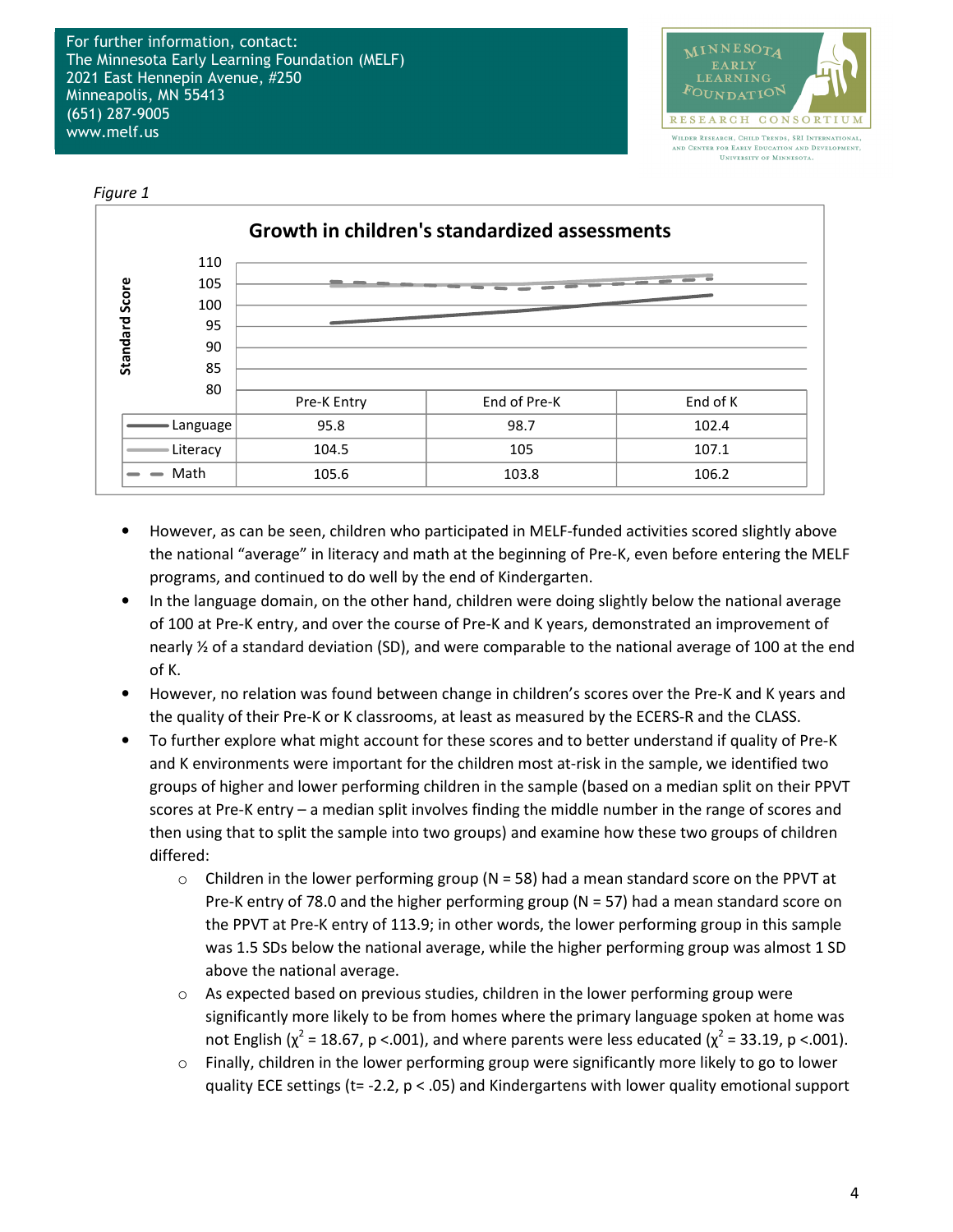

 $(t = -2.5, p < .05)$ ; there was no relation between child performance and instructional support or organizational structure in kindergarten.

- $\circ$  Thus, the very children who may have most benefited from high quality Pre-K and K environments were the least likely to be in those environments.
- As can be seen in Figure 2 below, children in the lower performing group made good progress in closing the achievement gap in language, literacy and math; however, there is still a significant gap between the lower performing group and higher performing groups in all three domains (i.e., between 1 and 2 SDs separate the groups)
- We explored the extent to which the combination of Pre-K and Kindergarten quality may have accounted for changes in the lower performing children's gains. However, rates of growth in the three domains were not different between children who experienced lower and higher quality settings during their Pre-K and K years.



In conclusion, children in the lower performing group made progress towards closing the achievement gap; however, quality, as measured here, played no role in explaining the differential progress made by these children. A large percentage of children in the lower performing group lived in homes where the primary language spoken was not English; it is possible that exposure to the English language for children who are English language learners, even in low to moderate quality settings, is enough to help close the gap. However,